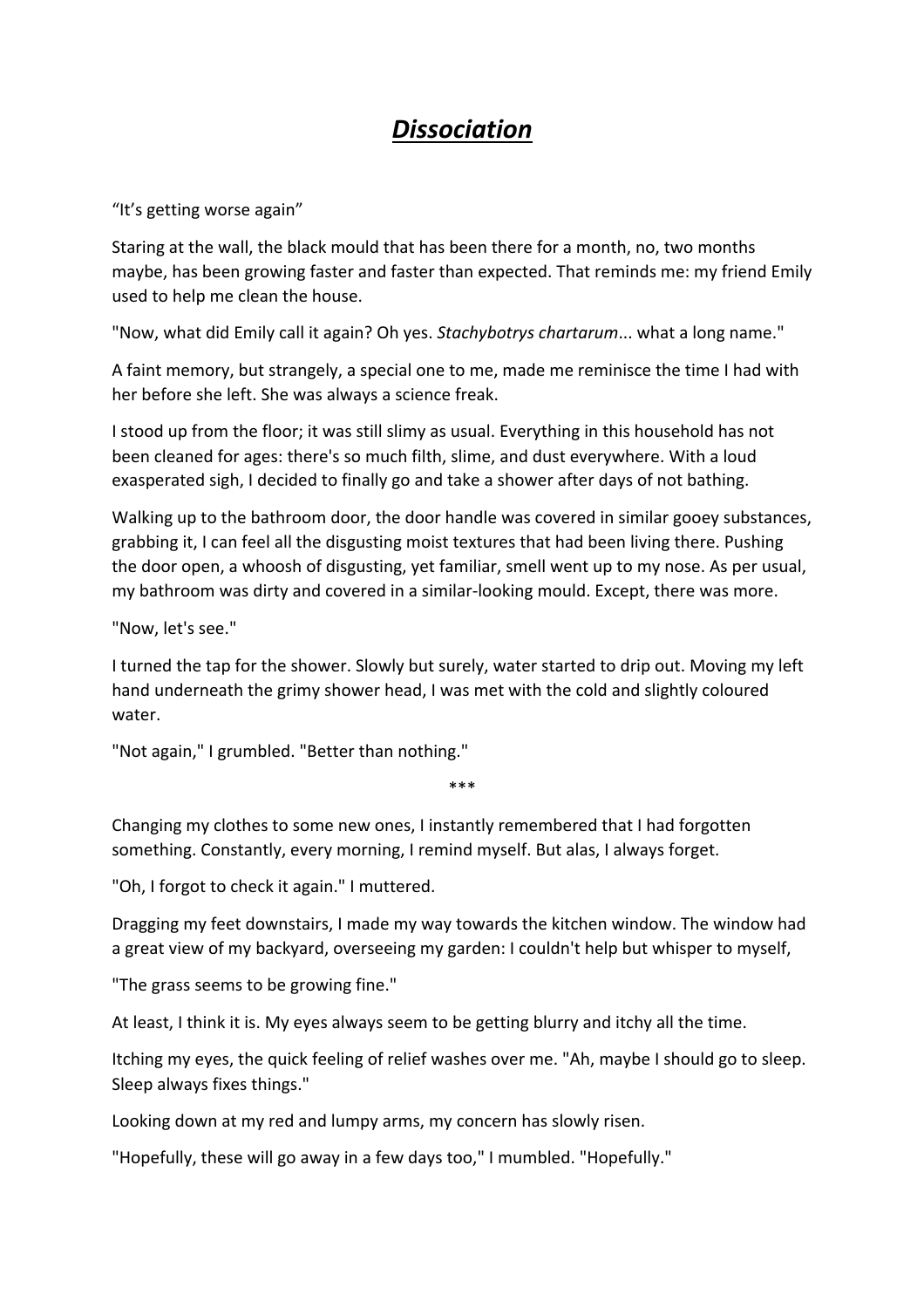\*\*\*

My skin, my eyes! It's getting worse. I think it's swollen; everything burns.

Few days have passed now, and my symptoms had not gotten any better. Even worse, I've started coughing and having trouble breathing. Trying my best to open my eyes, I can see the different types of mould on my walls. But there was one mould that stood out most; it was the black fuzzy one.

"Oh, it moves?!"

Blinking my eyes, the burning sensation throughout my body had gotten worse.

"Oh god, what the hell?" I cried out.

I want to stop all this itching. Should I clean my house? No. What's the point? Cleaning won't help. I want it to stop. It's getting hard to breathe.

Begrudgingly, I lifted my shaky arms and reached for my phone.

"Better to get treated than to suffer, right?" I laughed to myself, but ultimately, it ended with a cough.

Typing in a number I'm well acquainted with; I pressed the stiff call button to call my local general practitioner. And after a few rings, someone picked up.

"Oh, hello. My name is Ally Johnson and I..."

Suddenly, a violent uncontrollable cough escaped my mouth. Unable to get any words out, I just coughed. I coughed and coughed. I couldn't breathe; I didn't have any lung problems before, not like this. In just a few long agonising seconds, everything around me started spinning. Until suddenly, everything turned black. No sound, no light. Nothing. Just pitch black.

\*\*\*

Opening my eyes slowly, I began to see white lights. Although my vision was still blurry, I could make them out to be the overly dear hospital lights I had come to know back four months ago. In fact, a couple of more times before four months ago.

"I see you're awake, Miss Johnson," a man's voice calmly said. Turning to my left, a tall man with the typical doctor's coat was standing beside me. "you've been unconscious for quite a while."

I recognise that voice; it was Dr Brown.

With a hoarse voice, I tried to talk. "What happened?"

"Well..." The doctor, Dr Brown, cleared his throat. "It's hard to say what you got. But it seems to me that you either have an infection or a virus."

With a puzzled look, I instinctively ask, "What do you mean?"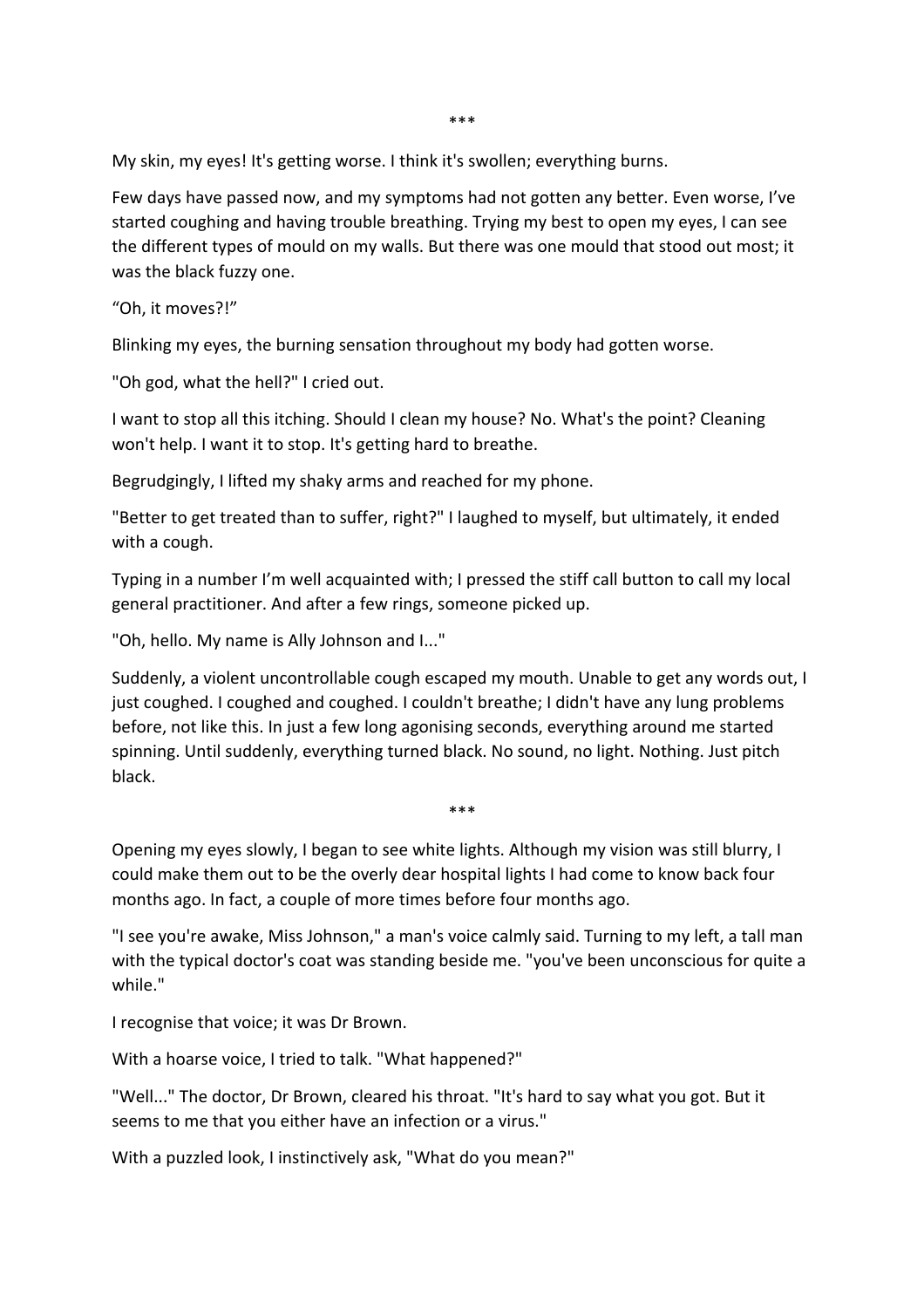"Well, your symptoms seem very strange and your coughs on the phone sound horrendous. We did some tests and I originally thought you had a simple infection like *Labyrinthitis* or *Staph infection*."

Again, with the annoying and confusing words. I gave the doctor a funny look and tried to sit up. However, I was immediately stopped in my tracks as Dr Brown chimed in.

"Oh, please relax, Miss Johnson. Please lie down."

Reluctantly, I lay back down. In an irritated tone, I asked: "Can you please carry on?"

"Alright then..." he replied with a worried look. "Anyways, what you have seems to either be a new strain or a different type of infection. We tried to give you some medication to help relieve your symptoms, but they don't seem to be working too well. Which is most likely due to the antimicrobial resistance."

"I see…" Closing my eyes; I tried to drift off to sleep.

"By the way, Miss Johnson."

Opening my eyes, I looked straight at Dr Brown. "Yes?"

"Your *acute toxoplasma*," He began. "It's gone now, right? No hallucinations?"

With a straight face, I said with confidence: "Of course," He smiled. "I've also doublechecked the meat I eat, no contamination for me. Although, I will admit that I had a bad hallucination around 4-3 months ago. Just after being diagnosed by you."

"Oh?" Surprised, Dr Brown stared at me. "What do you mean?"

Trying not to worry him, I responded with: "Oh, I saw black fuzzy monsters-like people. But, not to worry, I took the *Pyrimethamine* and *Sulfadiazine*. Just like you prescribed me to, and they started to disappear in a couple of days." I chortled.

With a slightly concerned look on his face, his facial features eventually softened. "Ok, that's good to hear. It must have been terrifying."

I turned my head away. "It was."

An awkward silence soon followed.

Sitting here, I get flashbacks of when I was a child. A child that was always physically sick, forever needed some type of treatment. It's a good thing I was diagnosed as 'only' physically sick. But my thoughts were suddenly interrupted by Dr Browns voice.

"How's Emily? I haven't seen her in months."

Looking up at the ceiling, I responded.

"I don't know. The last I saw her; she gave me a lecture on being clean and not lazy."

Scratching his chin and slightly nodding his head, Dr Brown spoke.